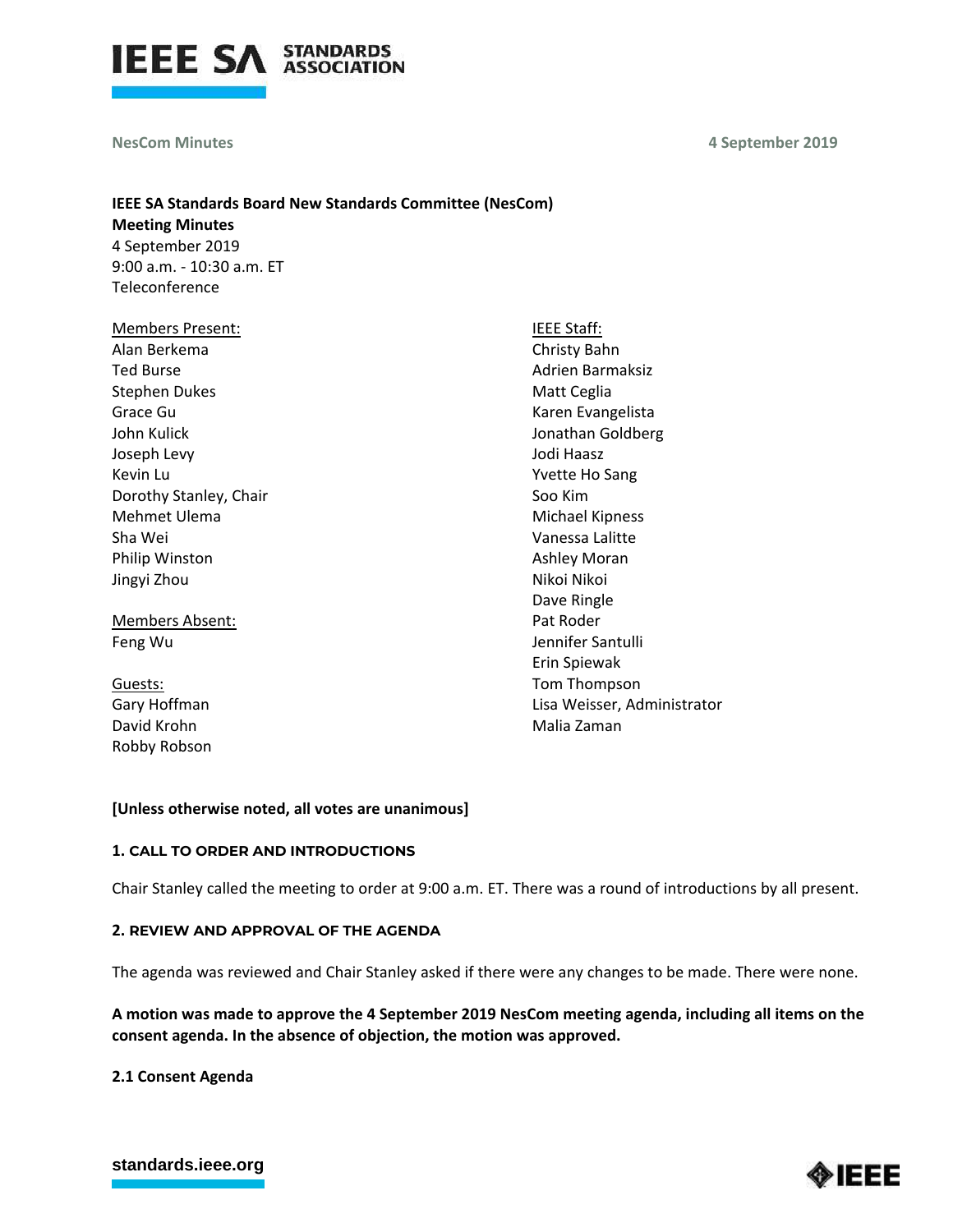# **2.1.1 Approval of Minutes of the 12 June 2019 NesCom Meeting**

### **2.1.2 Withdrawal Requests**

IEEE Computer Society/Microprocessor Standards Committee

**P1394** Standard for a High-Performance Serial Bus

**Recommendation: Approve PAR withdrawal**

# IEEE Computer Society/Software & Systems Engineering Standards Committee

### **P1723.1**

Open Group Standard SOA Reference Architecture **Recommendation: Approve PAR withdrawal**

# **P1723.2**

The Reference Architecture Foundation for Service Oriented Architecture Version 1.0 **Recommendation: Approve PAR withdrawal**

# IEEE Engineering in Medicine and Biology Society/IEEE 11073 Standards Committee

# **P11073-10424**

Health Informatics - Personal Health Device Communication - Part 10424: Device Specialization - Sleep Apnoea Breathing Therapy Equipment (SABTE) **Recommendation: Approve PAR withdrawal**

# **2.1.3 Project Number Change Request for P2809 'Nuclear Power Plants - Instrumentation, Control and Electrical Power Systems Important to Safety - Common Cause Failure Systems Analysis and Diversity'**

NB: The approval of this number change request was included in the approval of the agenda and consent agenda. The PAR number has been changed from P2809 to P63160.

# **2.1.4 Standards Committee Change Request for C37.105 'Standard for Qualifying Class 1E Protective Relays and Auxiliaries for Nuclear Power Generating Stations' and C37.98 'Standard for Seismic Qualification Testing of Protective Relays and Auxiliaries for Nuclear Facilities'**

NB: The approval of this Standards Committee change request was included in the approval of the agenda and consent agenda. The Standards Committee for C37.105 and C37.98 has been changed from PE/PSRC to PE/NPE.

### **3 PARS FOR DISCUSSION**

### **3.1 Modified PARs**

# IEEE Computer Society/Software & Systems Engineering Standards Committee

### **P21840**

Systems and software engineering - Guidelines for the utilization of ISO/IEC/IEEE 15288 in the context of system of systems (S0S)

### **Recommendation: Approve modified PAR**

### IEEE Communications Society/Dynamic Spectrum Access Networks Standards Committee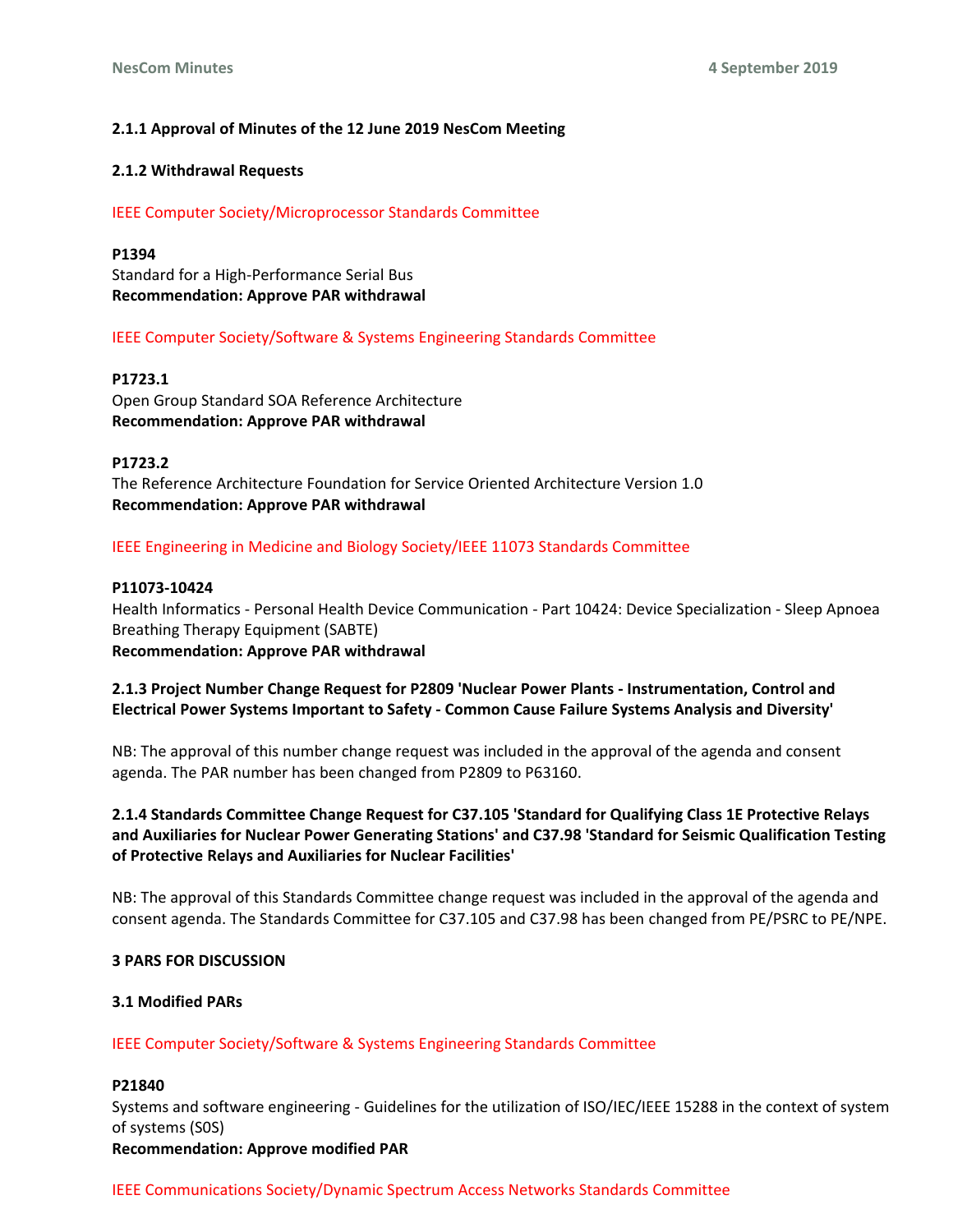# **P1900.5.2a**

Standard Method for Modeling Spectrum Consumption - Amendment: Adding JavaScript Object Notation (JSON) and XML Schema Definition (XSD) and Validation Rules **Recommendation: Approve modified PAR**

# IEEE Industry Applications Society/Petroleum & Chemical Industry

# **P1349**

Guide for the Application of Electric Machines in Zone 2 and Class I, Division 2 Hazardous (Classified) Locations **Recommendation: Approve modified PAR**

# **3.2 Extension Requests**

# IEEE Antennas and Propagation Society/Antennas and Propagation Standards Committee

**P149**

Recommended Practice for Antenna Measurements **Recommendation: Approve request for an extension until December 2020**

# IEEE Computer Society/LAN/MAN Standards Committee

### **P802.1AS**

Standard for Local and Metropolitan Area Networks - Timing and Synchronization for Time-Sensitive Applications

**Recommendation: Approve request for an extension until December 2021**

### **P802.1Qcj**

Standard for Local and Metropolitan Area Networks - Bridges and Bridged Networks Amendment: Automatic Attachment to Provider Backbone Bridging (PBB) services **Recommendation: Approve request for an extension until December 2021**

### **P802.15.22.3**

Standard for Spectrum Characterization and Occupancy Sensing **Recommendation: Approve request for an extension until December 2020**

### **P802E**

Recommended Practice for Privacy Considerations for IEEE 802 Technologies **Recommendation: Approve request for an extension until December 2021**

# IEEE Communications Society/Dynamic Spectrum Access Networks Standards Committee

### **P1900.5.1**

Standard Policy Language for Dynamic Spectrum Access Systems **Recommendation: Defer request for an extension until 6 November 2019. The extension request is deferred to see if the ballot pool is formed and balloting is initiated before the next NesCom meeting. (10 approve, 1 abstain [Ulema])**

# **P1900.6b**

Standard for Spectrum Sensing Interfaces and Data Structures for Dynamic Spectrum Access and other Advanced Radio Communication Systems. Spectrum Database Interfaces Amendment **Recommendation: Approve request for an extension until December 2020**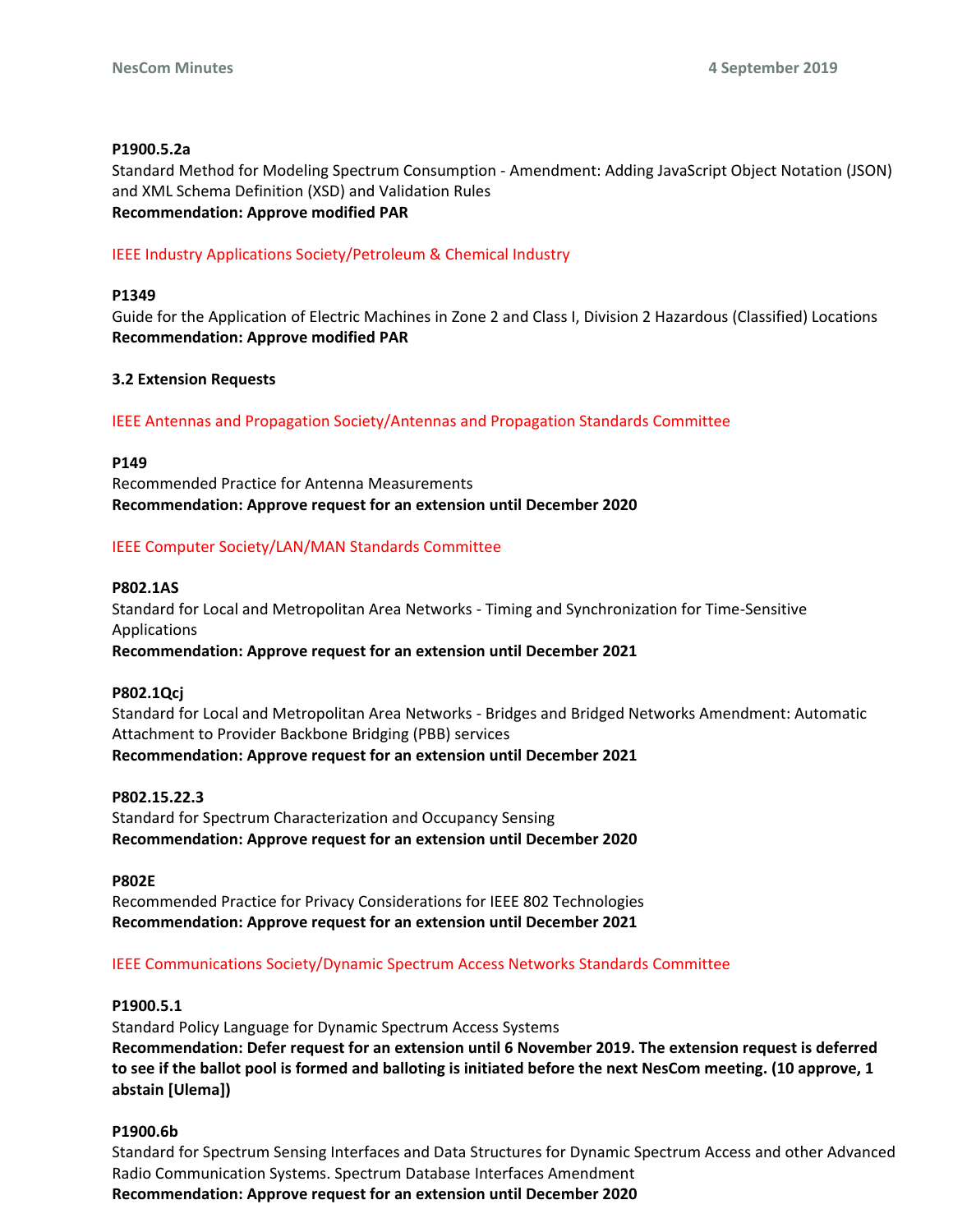# IEEE Engineering in Medicine and Biology Society/IEEE 11073 Standards Committee

#### **P11073-10420**

Health Informatics - Personal Health Device Communication Part 10420: Device Specialization - Body Composition Analyzer

**Recommendation: Approve request for an extension until December 2021**

### **P11073-10426**

Health Informatics - Personal Health Device Communication - Device Specialization - Home Healthcare Environment Ventilator **Recommendation: Approve request for an extension until December 2022**

IEEE Engineering in Medicine and Biology Society/Standards Committee

### **P3333.2.5**

Standard for Bio-CAD File Format for Medical Three-Dimensional (3D) Printing **Recommendation: Approve request for an extension until December 2021**

# IEEE Industry Applications Society/Technical Books Coordinating Committee

#### **P3005.4**

Recommended Practice for Design and Operational Considerations for Improving the Reliability of Emergency and Stand-By Power Systems

### **Recommendation: Approve request for an extension until December 2020**

### IEEE Industrial Electronics Society/Industrial Electronics Society Standards Committee

#### **P2660.1**

Recommended Practices on Industrial Agents: Integration of Software Agents and Low Level Automation Functions **Recommendation: Approve request for an extension until December 2020**

IEEE Instrumentation and Measurement Society/TC4 - High Frequency Measurement

#### **P287.2**

Recommended Practice for Precision Coaxial Connectors at RF, Microwave and Millimeter-wave Frequencies - Part 2: Test Procedures

**Recommendation: Approve request for an extension until December 2021**

### **P287.3**

Recommended Practice for Precision Coaxial Connectors at RF, Microwave and Millimeter-wave Frequencies - Part 3: Connector Effects, Uncertainty Specifications and Recommendations for Performance **Recommendation: Approve request for an extension until December 2021**

### IEEE Microwave Theory and Techniques Society/Standards Coordinating Committee

### **P1770**

Recommended Practice for the Usage of Terms Commonly Employed In the Field of Large-Signal Vector Network Analysis

**Recommendation: Approve request for an extension until December 2021**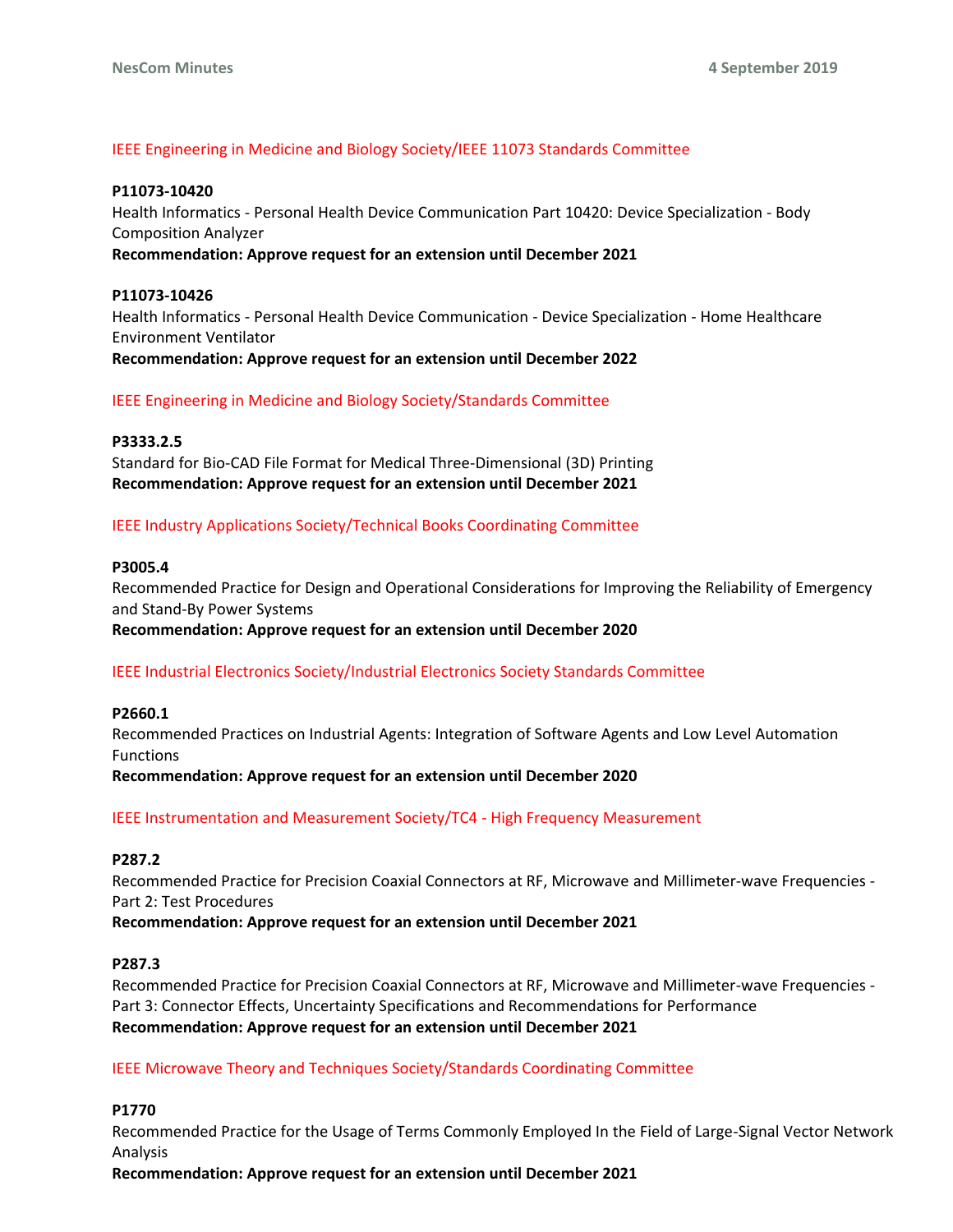### IEEE Power and Energy Society/Energy Development & Power Generation

### **P125**

Recommended Practice for Preparation of Equipment Specifications for Speed-Governing of Hydraulic Turbines Intended to Drive Electric Generators

**Recommendation: Approve request for an extension until December 2021**

### IEEE Power and Energy Society/Electric Machinery

### **P1553**

Standard for Voltage Endurance Testing of Form-Wound Coils and Bars for Hydrogenerators **Recommendation: Approve request for an extension until December 2021**

### IEEE Power and Energy Society/Insulated Conductors

#### **P1406**

Guide for the Use of Gas-in-Fluid Analysis for Paper and Laminated Paper-Polypropylene Insulated Cable Systems

**Recommendation: Approve request for an extension until December 2020**

### IEEE Power and Energy Society/Power System Relaying and Control

### **PC37.91**

Guide for Protecting Power Transformers **Recommendation: Approve request for an extension until December 2020**

### **PC37.108**

Guide for the Protection of Secondary Network Systems **Recommendation: Approve request for an extension until December 2020**

#### **PC37.110**

Guide for the Application of Current Transformers Used for Protective Relaying Purposes **Recommendation: Approve request for an extension until December 2021**

### **PC37.230**

Guide for Protective Relay Applications to Distribution Lines **Recommendation: Approve request for an extension until December 2020**

### **PC37.233**

Guide for Power System Protection Testing **Recommendation: Approve request for an extension until December 2021**

#### **PC37.235**

Guide for the Application of Rogowski Coils Used for Protective Relaying Purposes **Recommendation: Approve request for an extension until December 2021**

### IEEE Power and Energy Society/Surge Protective Devices/Low Voltage

### **PC62.42.4**

Guide for the Application of Surge-Protective Components in Surge Protective Devices and Equipment Ports - Part 4 Thermally Activated Current Limiters **Recommendation: Approve request for an extension until December 2020**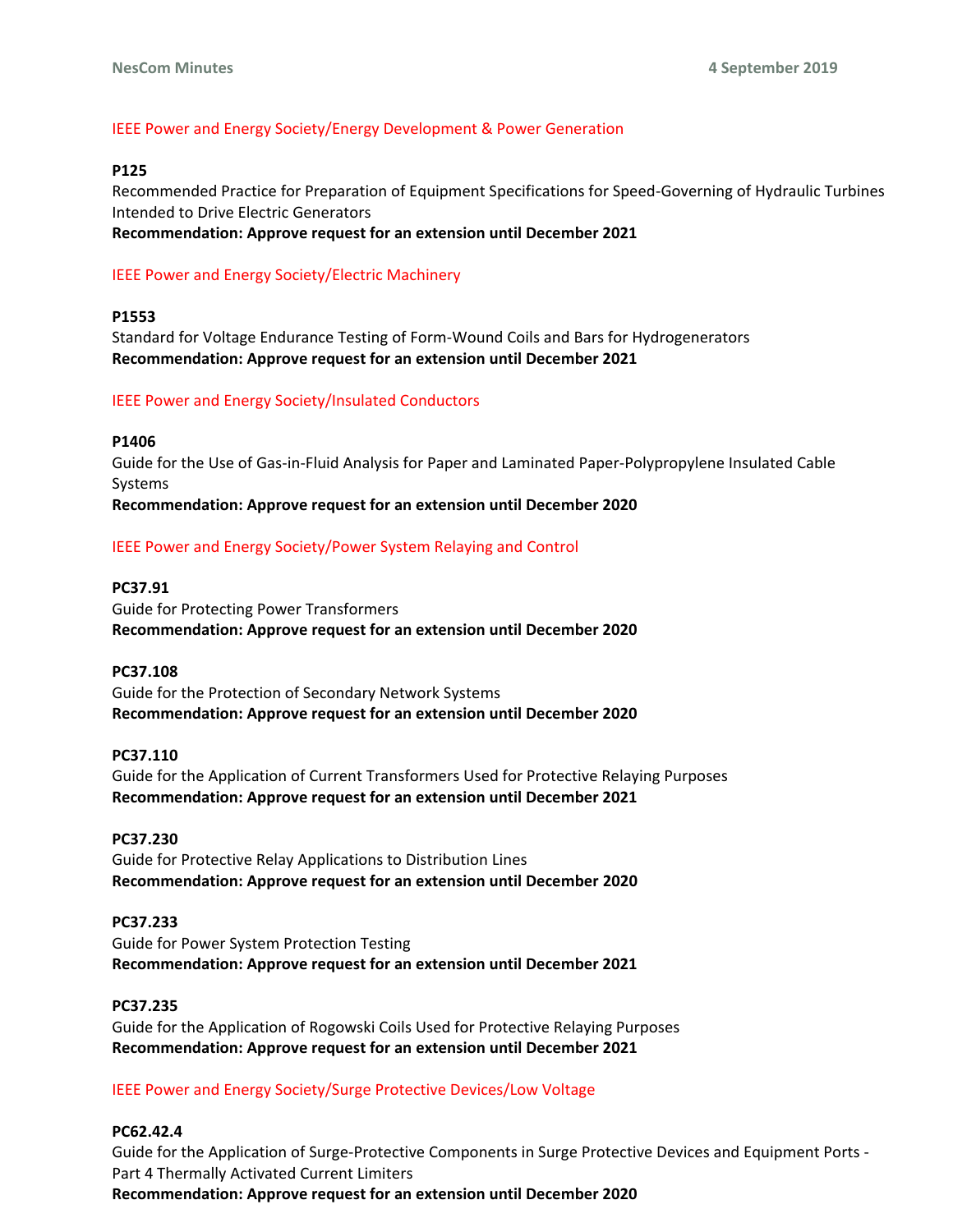# **3.3 New PARs**

### IEEE SA Board of Governors/Corporate Advisory Group

#### **P2839**

Recommended Practice for Vital Computer for Rail Safety-related Application **Recommendation: Approve new PAR until December 2023**

### IEEE Computer Society/LAN/MAN Standards Committee

### **P802.1ABdh**

Standard for Local and Metropolitan Area Networks - Station and Media Access Control Connectivity Discovery Amendment: Support for Multiframe Protocol Data Units **Recommendation: Approve new PAR until December 2023**

#### **P802.1Qdj**

Standard for Local and Metropolitan Area Networks - Bridges and Bridged Networks Amendment: Configuration Enhancements for Time-Sensitive Networking **Recommendation: Approve new PAR until December 2023**

# **P802.3cv** Standard for Ethernet Amendment: Maintenance #15: Power over Ethernet **Recommendation: Approve new PAR until December 2023**

### IEEE Computer Society/Standards Activities Board

# **P2807.1** Standard for Technical Requirements and Evaluation of Knowledge Graphs **Recommendation: Approve new PAR until December 2023**

### **P2830**

Standard for Technical Framework and Requirements of Shared Machine Learning **Recommendation: Approve new PAR until December 2023**

#### **P2840**

Standard for Responsible AI Licensing **Recommendation: Approve new PAR until December 2023**

#### **P2841**

Framework and Process for Deep Learning Evaluation **Recommendation: Approve new PAR until December 2023**

### **P2842**

Recommended Practice for Secure Multi-party Computation **Recommendation: Approve new PAR until December 2023**

### **P2888.1**

Specification of Sensor Interface for Cyber and Physical World **Recommendation: Approve new PAR until December 2023**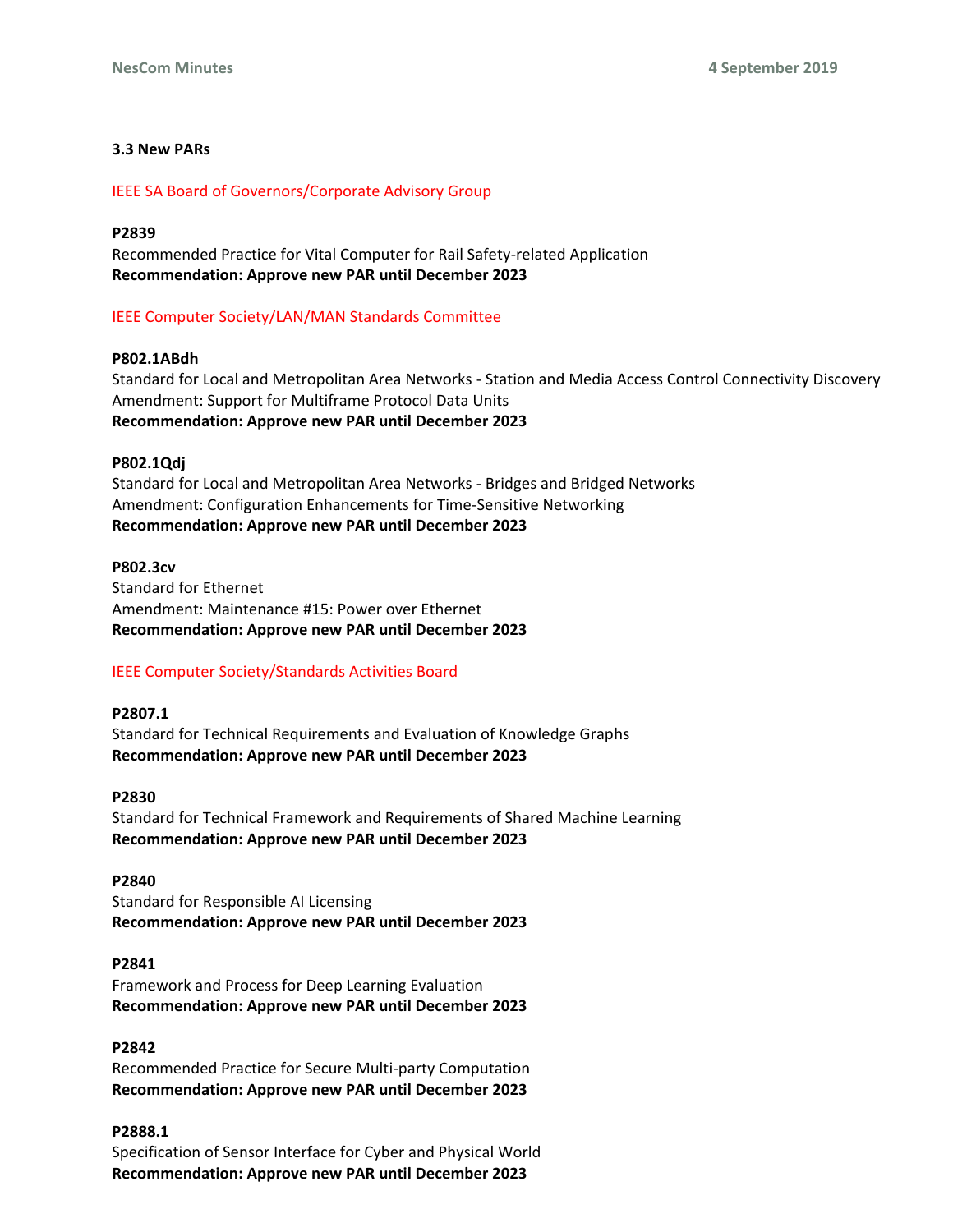# IEEE Consumer Electronics Society/Standards Committee

### **P2823**

Standard for System Architecture and Technical Requirements for Smart Speakers **Recommendation: Approve new PAR until December 2023**

# **P2843**

Standard for Measuring Accessibility Experience and Compliance **Recommendation: Approve new PAR until December 2023**

### IEEE Education Society/Standards Committee

**P2834** Standard for Secure and Trusted Learning Systems **Recommendation: Approve new PAR until December 2023**

### IEEE Engineering in Medicine and Biology Society/IEEE 11073 Standards Committee

### **P11073-40101**

Health informatics - Device interoperability - Part 40101: Cybersecurity - Processes for vulnerability assessment **Recommendation: Conditionally approve new PAR until December 2023; contingent upon acronyms being spelled out in section 5.4.**

**NB: The condition has been met.**

### **P11073-40102**

Health informatics - Device interoperability - Part 40102: Cybersecurity - Capabilities for Mitigation **Recommendation: Conditionally approve new PAR until December 2023; contingent upon acronyms being spelled out at first use. NB: The condition has been met.**

### IEEE Industry Applications Society/Petroleum & Chemical Industry

**P61886.2** Subsea Power Transformers **Recommendation: Approve new PAR until December 2023**

### IEEE Microwave Theory and Techniques Society/Standards Coordinating Committee

### **P2822**

Recommended Practice for Microwave, Millimeter-wave and THz On-Wafer Calibrations, De-Embedding and Measurements

**Recommendation: Conditionally approve new PAR until December 2023; contingent upon Working Group Chair information displaying on the PAR. (9 approve, 1 disapprove [Burse], 1 abstain [Winston]) NB: The condition has been met.**

### IEEE Power and Energy Society/Energy Storage & Stationary Battery Committee

### **P1679.4**

Guide for the characterization and evaluation of alkaline batteries in stationary applications **Recommendation: Approve new PAR until December 2023**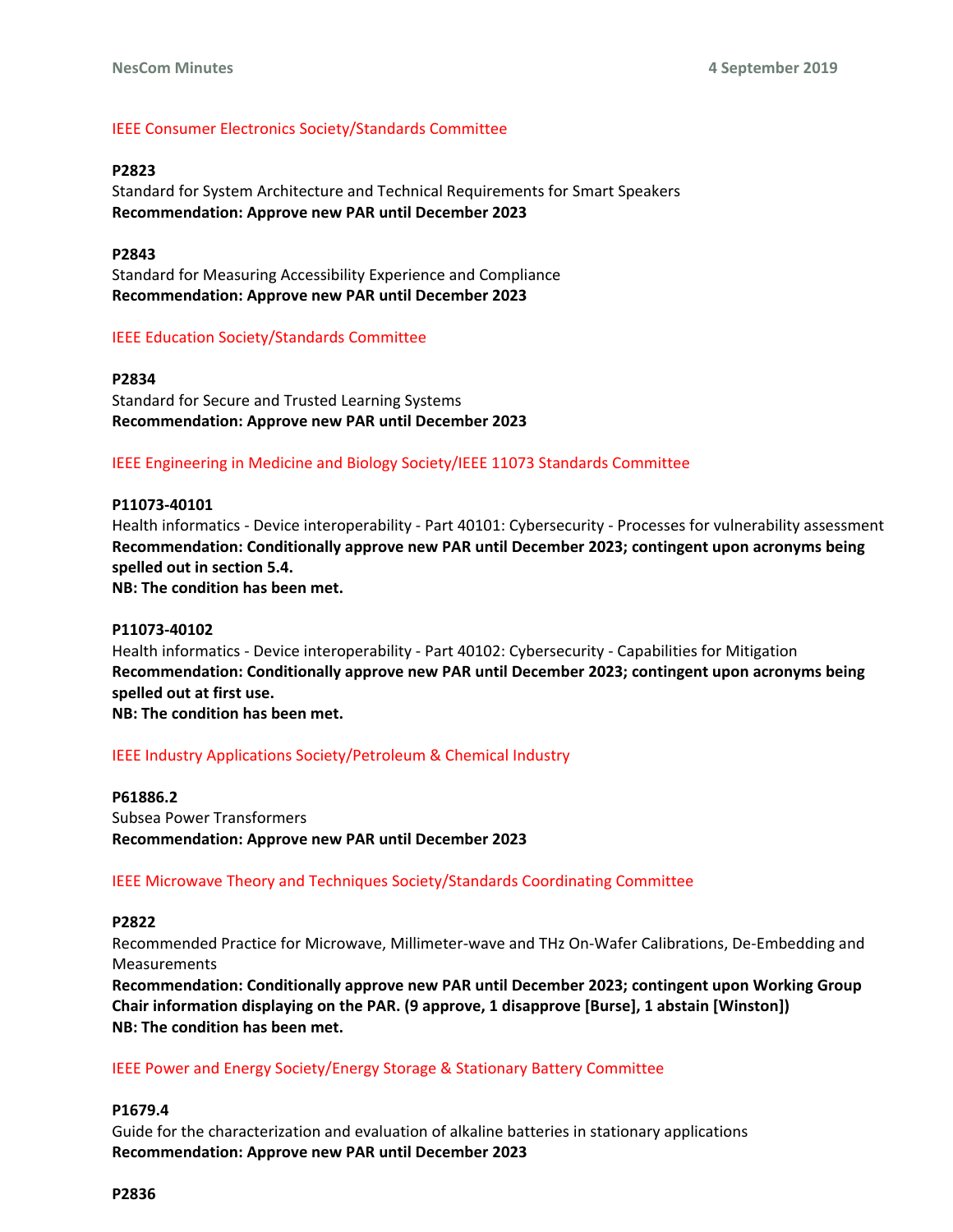Recommended Practice for Performance Testing of Electrical Energy Storage (EES) System in Electric Charging Stations in Combination with Photovoltaic (PV) **Recommendation: Approve new PAR until December 2023**

# IEEE Power and Energy Society/Substations

### **P2825**

Guide for Static Synchronous Series Compensator (SSSC) General Requirements and Test Methods **Recommendation: Approve new PAR until December 2023**

#### **P2829**

Guide for Handling Non-Sulphur Hexafluoride (SF6) Gas Mixtures for High Voltage Equipment **Recommendation: Conditionally approve new PAR until December 2023; contingent upon the acronym for sulphur hexafluoride being spelled out in the PAR title. NB: The condition has been met.**

#### IEEE Power and Energy Society/Transmission and Distribution

### **P2824**

Guide for Testing Mechanical Acoustic Imaging of High Voltage Reactors **Recommendation: Approve new PAR until December 2023**

#### **P2828**

Guide for Measuring Method of Overhead Power Transmission Line Galloping Based on Monocular Video **Recommendation: Approve new PAR until December 2023**

### **P2831**

Recommended Practice for Distributed Traveling Wave Fault Location Device for High Voltage Direct Current Transmission (HVDC) Transmission Lines

#### **Recommendation: Approve new PAR until December 2023**

#### **P2832**

Guide for Control and Protection System test of Hybrid Multi-terminal High Voltage Direct Current (HVDC) Systems

**Recommendation: Approve new PAR until December 2023**

### **P2833**

Guide for Overhead Transmission Lines with Composite-Insulated-Crossarm Supports **Recommendation: Approve new PAR until December 2023**

### **P2837**

Guide for Technical Requirements for Hybrid High-Voltage Direct-Current Transmission Protection and Control Equipment

**Recommendation: Approve new PAR until December 2023**

### IEEE Power and Energy Society/Transformers

#### **PC57.170**

Guide for the Condition Assessment of Liquid Immersed Transformers, Reactors and Their Components **Recommendation: Approve new PAR until December 2023**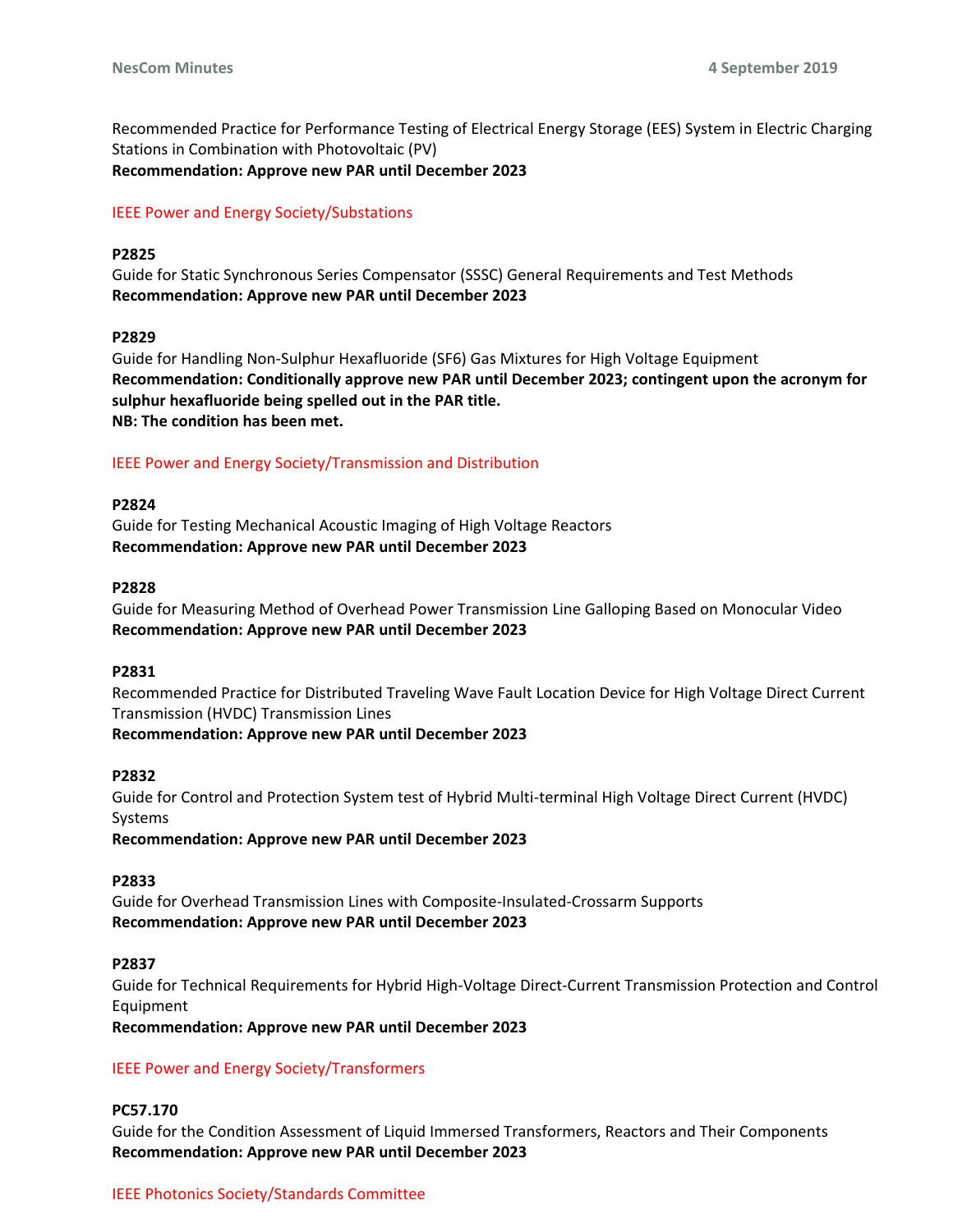### **P2067**

Fiber Optic Sensors - Fiber Bragg Grating Interrogator Standard - Terminology and Definitions **Recommendation: Approve new PAR until December 2023**

IEEE-SASB Coordinating Committees/SCC21 - Fuel Cells, Photovoltaics, Dispersed Generation, and Energy Storage

#### **P1547a**

Standard for Interconnection and Interoperability of Distributed Energy Resources with Associated Electric Power Systems Interfaces

Amendment to IEEE Std 1547-2018 to provide more flexibility for adoption of abnormal operating performance Category III

**Recommendation: Approve new PAR until December 2023**

#### **3.4 PARs for the Revision of Standards**

### IEEE Computer Society/LAN/MAN Standards Committee

**P802.15.9** Standard for Transport of Key Management Protocol (KMP) Datagrams **Recommendation: Approve PAR for the revision of a standard until December 2023**

### IEEE Computer Society/Learning Technology

**P1484.11.2** Standard for Learning Technology - ECMAScript Application Programming Interface for Content to Runtime Services Communication **Recommendation: Approve PAR for the revision of a standard until December 2023**

**P1484.12.1** Standard for Learning Object Metadata **Recommendation: Approve PAR for the revision of a standard until December 2023**

### IEEE Computer Society/Portable Applications

#### **P1003.1**

Standard for Information Technology - Portable Operating System Interface (POSIX(R)) Base Specifications, Issue 8 **Recommendation: Approve PAR for the revision of a standard until December 2023**

IEEE Computer Society/Software & Systems Engineering Standards Committee

#### **P14764**

Software Engineering - Software Life Cycle Processes - Maintenance **Recommendation: Approve PAR for the revision of a standard until December 2023**

### **P24774**

Guide - Adoption of ISO/IEC TR 24474:2010 Systems and Systems and software engineering - Life cycle management - Process description **Recommendation: Approve PAR for the revision of a standard until December 2023**

# IEEE Computer Society/Test Technology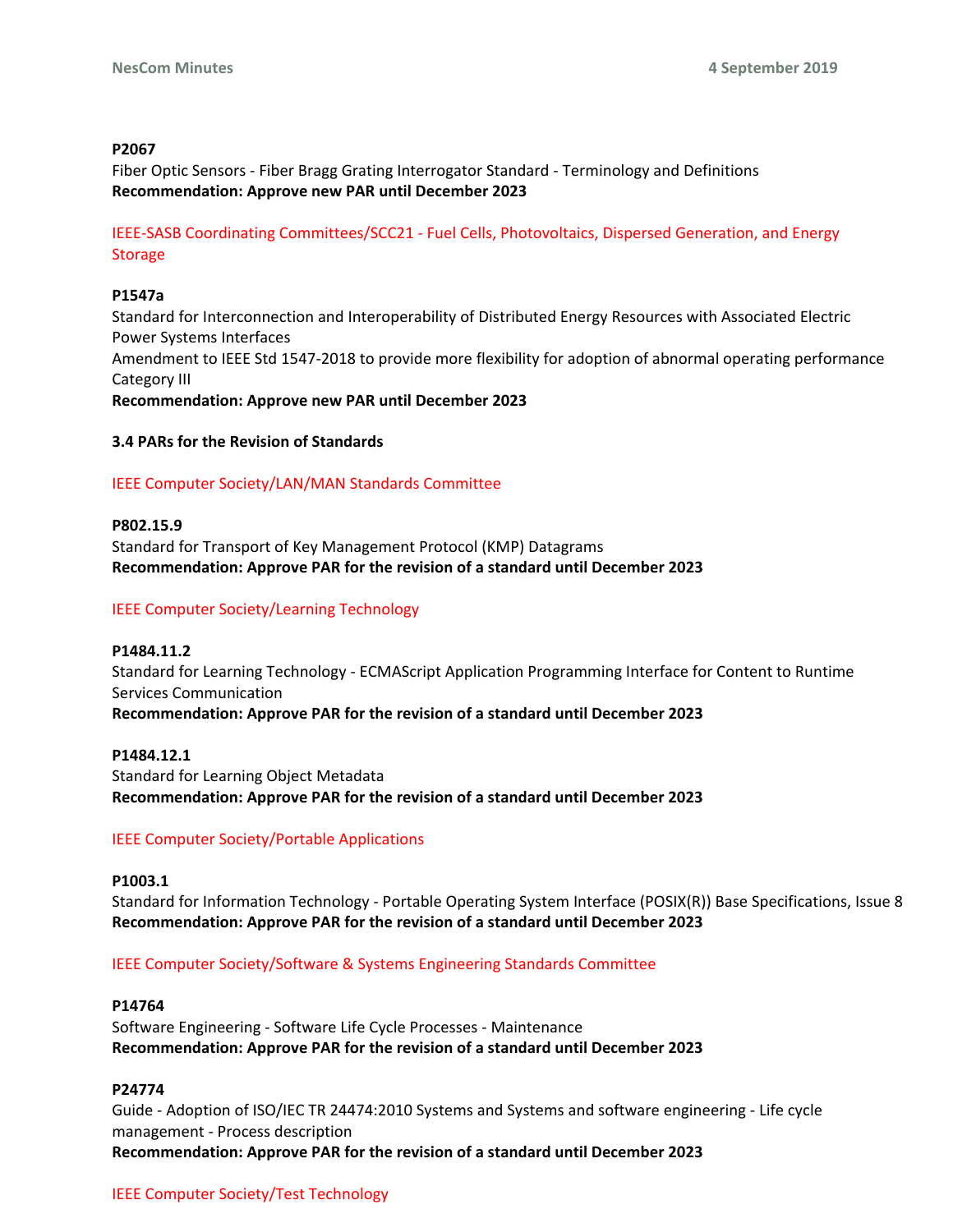### **P1149.7**

Standard for Reduced-Pin and Enhanced-Functionality Test Access Port and Boundary-Scan Architecture **Recommendation: Approve PAR for the revision of a standard until December 2023**

### **P1500**

Standard Testability Method for Embedded Core-based Integrated Circuits **Recommendation: Approve PAR for the revision of a standard until December 2023**

# IEEE Power and Energy Society/Electric Machinery

### **P286**

Recommended Practice for Measurement of Power Factor Tip-Up of Electric Machinery Stator Coil Insulation **Recommendation: Approve PAR for the revision of a standard until December 2023**

# IEEE Power and Energy Society/Energy Storage & Stationary Battery Committee

### **P535**

Standard for Qualification of Class 1E Vented Lead Acid Storage Batteries for Nuclear Power Generating Stations **Recommendation: Approve PAR for the revision of a standard until December 2023**

# IEEE Power and Energy Society/Nuclear Power Engineering

### **P383**

Standard for Qualifying Electric Cables and Splices for Nuclear Facilities **Recommendation: Approve PAR for the revision of a standard until December 2023**

### **P387**

Standard for Criteria for Diesel Generator Units Applied as Standby Power Supplies for Nuclear Power Generating Stations **Recommendation: Approve PAR for the revision of a standard until December 2023**

# IEEE Power and Energy Society/Power System Relaying and Control

### **PC37.99**

Guide for the Protection of Shunt Capacitor Banks **Recommendation: Approve PAR for the revision of a standard until December 2023**

### **PC37.109**

Guide for the Protection of Shunt Reactors **Recommendation: Approve PAR for the revision of a standard until December 2023**

### IEEE Power and Energy Society/Substations

### **PC37.122.3**

Guide for Sulphur Hexafluoride (SF6) Gas Handling for High-Voltage (over 1000 Vac) Equipment **Recommendation: Approve PAR for the revision of a standard until December 2023**

# **PC37.123**

Guide for Specifications for High-Voltage Gas-Insulated Substations Rated Above 52 kV **Recommendation: Approve PAR for the revision of a standard until December 2023**